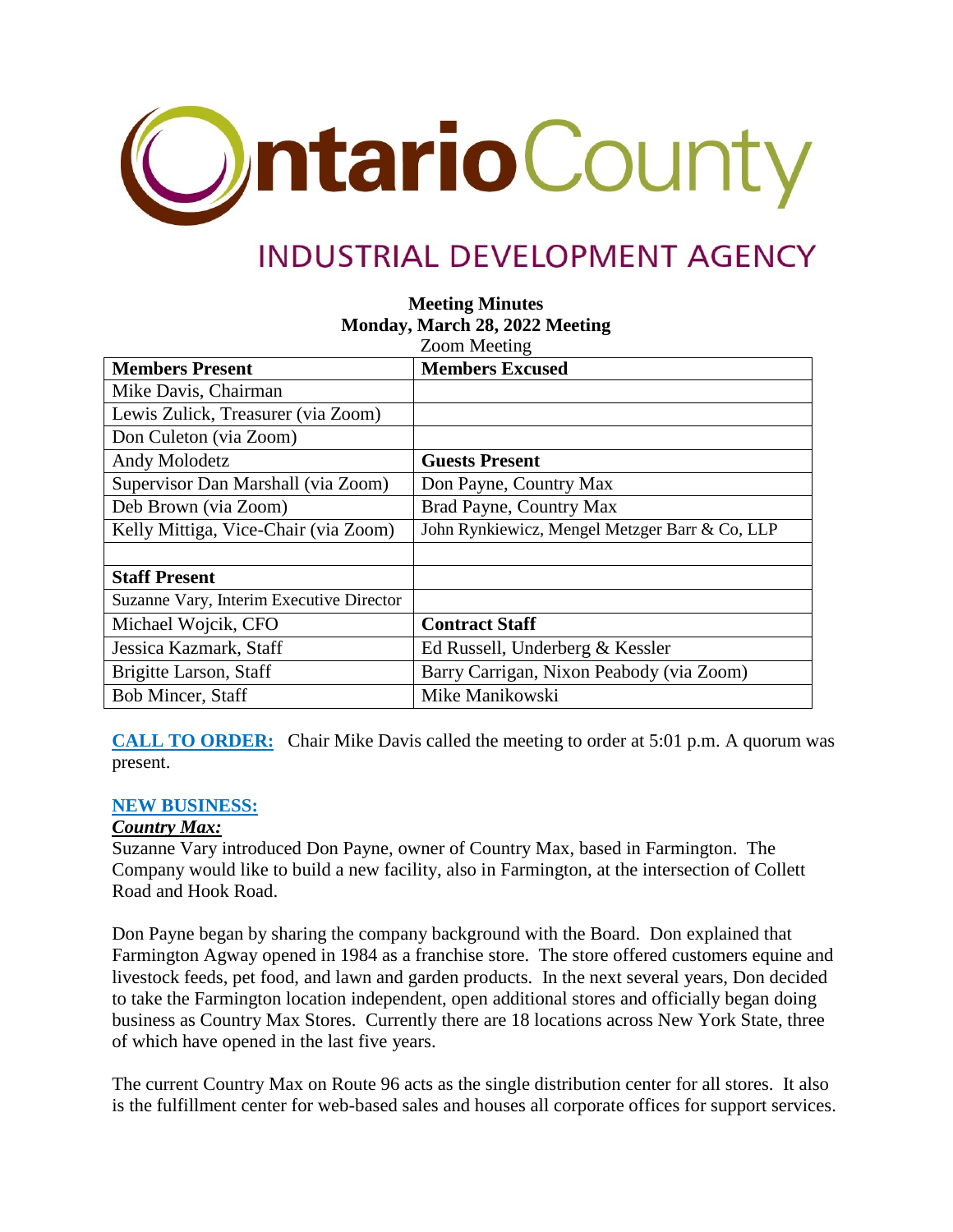This includes Human Resources, IT, purchasing, marketing and operations. Don stated that the building has reached its maximum capacity for employees and warehouse space. There has been massive growth on the web fulfillment side leading to the need of additional employees, trucks and warehouse space. The project cost is estimated at \$7.4 million.

*Andy Molodetz made a motion to authorize a public hearing. Deb Brown seconded the motion. Unanimously approved. Motion carried.*

Don Payne and Brad Payne exited the meeting at 5:14 p.m.

# **ADMINISTRATION:**

#### *February 14, 2022 Minutes:*

Mike Davis presented the February 14, 2022 Meeting Minutes for approval. *Lew Zulick made a motion to approve the February 14, 2022 minutes as presented. Supervisor Dan Marshall seconded the motion. Motion unanimously carried.*

#### *Invoices for payment:*

Michael Wojcik presented for approval, airport invoices for payment totaling \$63,432.36; Agency invoices totaling \$70,063.59 and total invoices in the amount of \$133,495.95. Bob Mincer clarified the airport related invoices.

*Supervisor Dan Marshall made a motion to approve the above referenced invoices for payment. Andy Molodetz seconded the motion. Unanimously approved. Motion carried*

# *Annual Report:*

Suzanne Vary and Mike Manikowski presented the 2021 Annual Report to the Board. The report was completed by Dixon-Schwabl. The Annual Report highlighted that Ontario County was one of only two New York counties to gain more residents than what they lost between 2010 and 2020. It was also noted that Ontario County is ranked #3 in economic diversity among NYS counties and #16 in the US. The scorecard included in the Annual Report showcased how busy 2021 was, resulting in 976 FTEs created. It was discussed that the report is available digitally online on the County website.

*Andy Molodetz made a motion to approve submittal of the 2021 Annual Report. Lew Zulick seconded the motion. Unanimously approved. Motion carried.*

#### *Annual Board Survey:*

Suzanne Vary thanked the Board for their participation and presented the survey results.

# *12/31/21 Audited Financial Statements/PARIS Report:*

John Rynkeiwicz presented the Executive Summary and balance sheet for the Agency and Airport along with the above referenced reports to the Board. John stated there were no material weaknesses.

#### *Accountant's Management Letter/Letter of Communication:*

John Rynkeiwicz spoke about the Management Letter, noting that the lawn care contract for the airport expired during 2020. John also informed the Board that new lease standards will be required.

*Andy Molodetz made a motion to block and approve the Audited Financial Statements and PARIS Report, as well as the Accountant's Management Letter and Letter of Communication. Lew Zulick seconded the motion. Unanimously approved. Motion carried.*